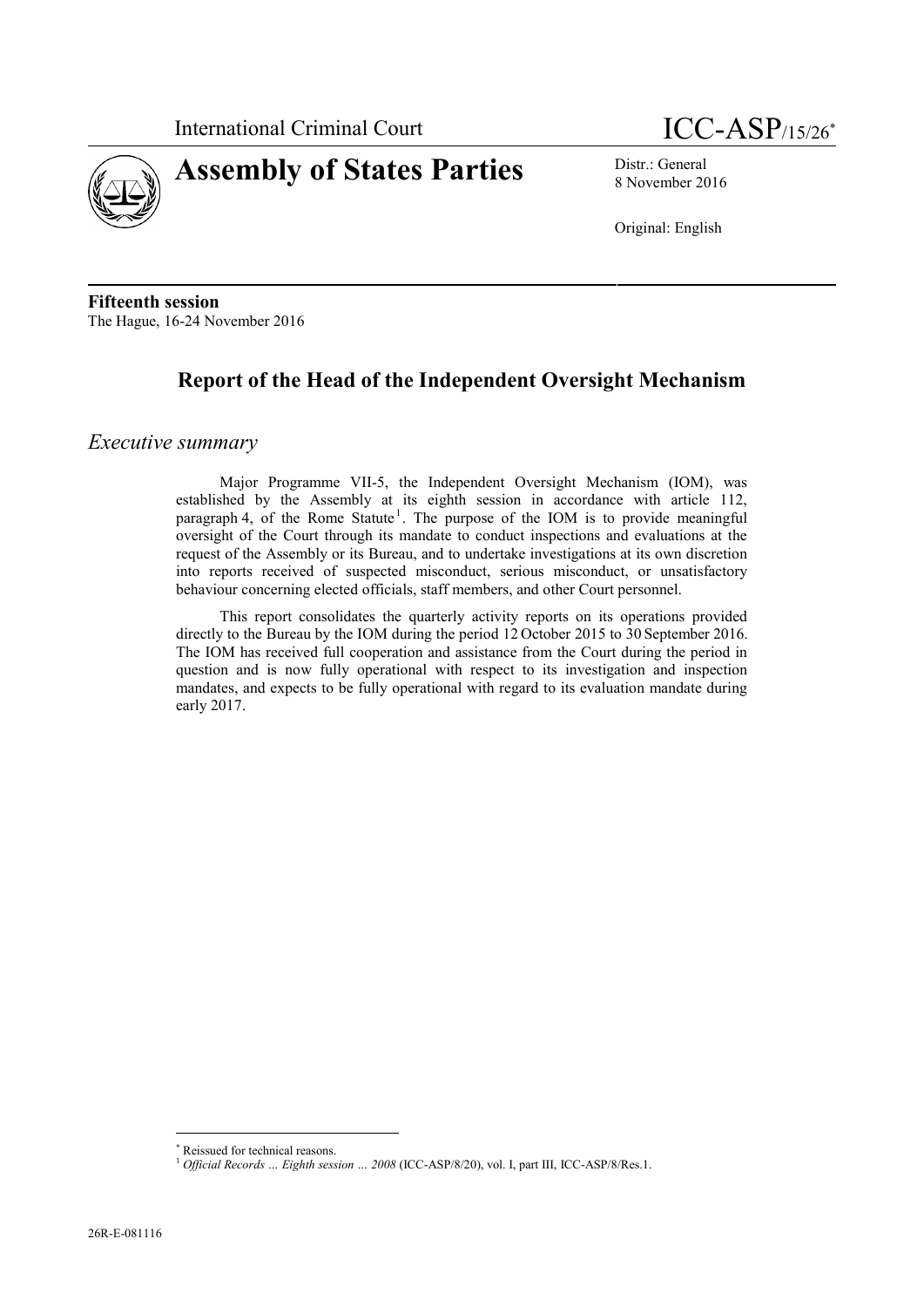# **I. Introduction**

1. Major Programme VII-5, the Independent Oversight Mechanism (IOM), was established by the Assembly at its eighth session in accordance with article 112, paragraph 4, of the Rome Statute<sup>2</sup>. It is an operationally independent office reporting to the President of the Assembly of States Parties.

2. The purpose of the IOM (the office) is to provide meaningful oversight of the Court through its mandate to conduct inspections and evaluations at the request of the Assembly or its Bureau, and to undertake investigations at its own discretion into reports received of suspected misconduct, serious misconduct, or unsatisfactory behaviour concerning elected officials, staff members, and other Court personnel.

3. The IOM became operational in late October 2015 with the appointment of its first permanent Head of Office. The IOM is required to submit quarterly activity reports on its operations to the Bureau of the Assembly. This annual report consolidates the quarterly activity reports provided directly to the Bureau by the IOM during the period 12 October 2015 to 30 September 2016.

# **II. IOM staffing and administrative matters**

#### **A. Staffing**

4. Assembly resolution ICC-ASP/12/Res.6 set out a staffing structure for the IOM of a Head of IOM, a P-4 Senior Evaluation Specialist, a P-2 Associate Investigator, and one GS-OL administrative assistant.

5. The approved budget for 2016 assumed that recruitment to the above posts would be completed in stages during 2016. As at the end of September 2016 the GS-OL post has been filled and the recruitment exercise has been substantively completed for the P-2 post, with recruitment to the P-4 post on track for completion before year-end. A full staffing level is therefore estimated in the 2017 budget submission.

6. The staffing strategy of the IOM is based around the employment of a small core of established staff augmented by specialist inspection, evaluation and investigation staff as and when needed. This approach will enable the office to react in an efficient and effective manner to changing and demand led activities. A database of suitable external specialists is being established.

**1.** Latroduction<br>
2. Latroduction Terms VHS. the lateraction Oversight Machines (ON) was<br>
2. Collection by the second state and systems are considered in the page of<br>
4. of the forms Subject State Transportation between 7. The IOM has benefited from the temporary secondment of two Court staff members during 2016 and is grateful to the Court for this assistance. This practice will be formalized in the future as expressions of interest in working with the IOM on specialist assignments will be invited from staff with relevant work experience and skill-sets. All such assignments will operate under IOM management with strict regard to confidentiality and conflict of interest controls, and will only be undertaken with the agreement of the relevant Head of Organ. This method of working will provide an additional flexible and efficient additional temporary staffing methodology for the IOM, potentially reduce future consultancy costs, and provide additional work experience for Court staff. Consideration will also be given to extending such a scheme to willing States Parties during 2017.

#### **B. Administrative matters**

8. IOM office procedures have been established and will be further refined during 2017 once the office has a full administrative support team in place. The use of satisfactory existing Court furniture, ICT systems and equipment has allowed the office to reduce its 2016 budget provision for such services by some 50% in its 2017 budget submission.

<sup>2</sup> Ibid.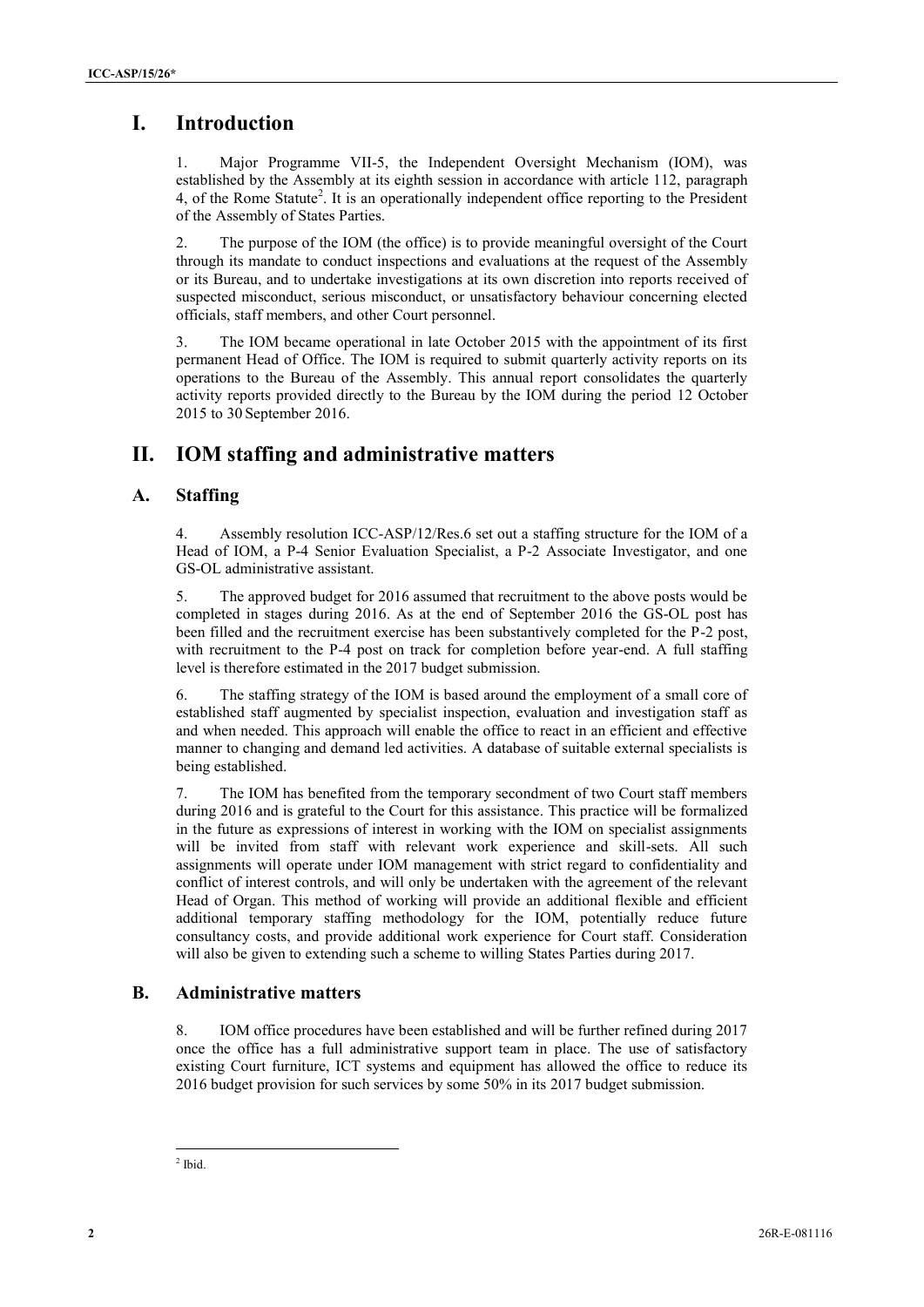9. A draft Standard Operating Procedure document has been developed to guide and assist in the provision of administrative assistance from the Registry whilst maintaining the operational independence of the IOM. This procedure will be reviewed and revised as necessary in future years.

10. The office has worked closely with the Court to assist in the revision of the Court's misconduct reporting and Protection from Retaliation Policy and to ensure that the role of the IOM in advising on, receiving and acting on reports of misconduct and/or retaliation is clearly stated and communicated.

11. During 2016 the office has established a comprehensive internal web-site to communicate the role of the IOM and to facilitate misconduct and retaliation reporting procedures. This has been augmented by ad hoc communication activities undertaken to ensure that the role of the office is widely understood within the Court. A sub-set of this information has also been made available on the Court's external website and this transparency and prevention initiative will be developed further during 2017.

# **III. IOM Investigation activities**

12. The IOM is operational in terms of investigation activities. An Investigations Operating Manual has been developed and made available within the organization both for consultation purposes and to ensure full and complete transparency and accountability for IOM investigation activities. The procedures outlined in the manual are based upon best international practice tailored for the Court's specific environment, and will be kept under review for regular update as required.

13. Table 1 below summarizes investigation activity undertaken during the period of this report by type and activity. In future years such data will be reported on a multi-year basis for comparative purposes.

| Reports of alleged misconduct received:      |   | 9 |
|----------------------------------------------|---|---|
| Named source                                 | 8 |   |
| Anonymous                                    |   |   |
| Preliminary reviews:                         |   | 9 |
| Undertaken                                   | 8 |   |
| In progress                                  |   |   |
| Reports not pursued to full investigation:   |   | 7 |
| Not within IOM legal mandate                 |   |   |
| Insufficient evidence of misconduct          | 4 |   |
| Referred to alternative resolution processes | 2 |   |
| Investigations undertaken:                   |   |   |
| Confirming evidence of misconduct            |   |   |
| Not confirming evidence of misconduct        | 0 |   |
| Investigation recommendations made:          |   |   |
| Acted upon                                   |   |   |
| Action in progress                           |   |   |
| Not acted upon                               |   |   |

**Table 1: IOM investigation activity, October 2015 to September 2016**

14. During the period covered by this report the office received nine reports of misconduct or unsatisfactory conduct, of which two were referred to it by the Registrar, two were received through the IOM whistleblower reporting process, and five were received as direct communications to the Head of the IOM.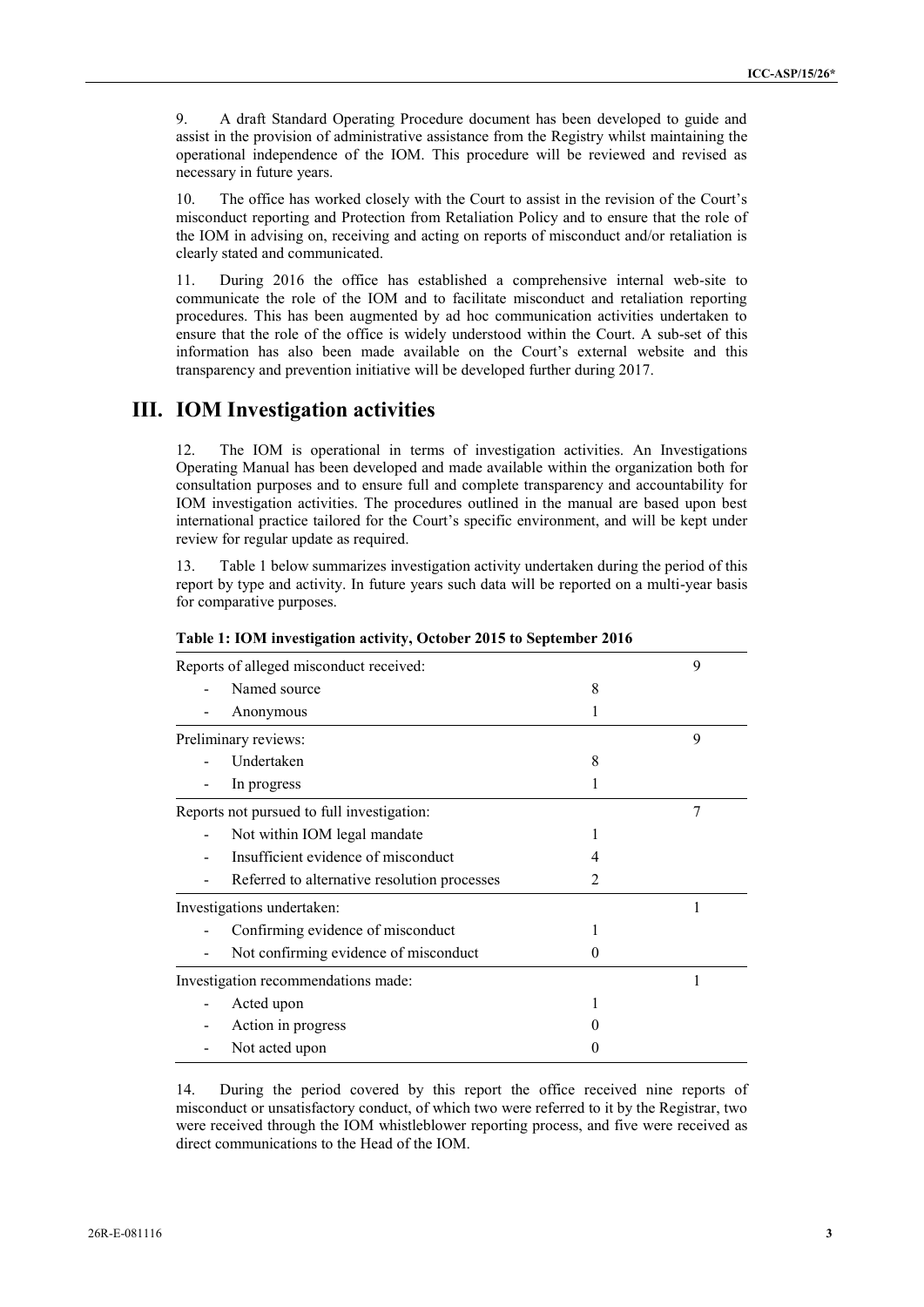15. IOM procedures require that a preliminary review is undertaken into all reports in <sup>4</sup> order to determine whether there is a reasonable basis to pursue the report to full investigation. Following such a review, one of the reports was pursued to full investigation, while an extended preliminary review exercise was commenced into another report received from an external source. Of the remaining reports, two were handled in a noninvestigative manner whilst five were outside the mandate of the IOM.

16. The report that was followed to full investigation resulted in the making of one recommendation for a censure measure which has been acted on by the organ in question.

17. Where reports are received that contain credible information but do not warrant the pursuance to full investigation, the IOM will inform the Heads of Organs of these general issue areas, whilst maintaining confidentiality, in an annual letter in order to assist in the Court's risk management processes.

# **IV. Inspection activities**

18. An inspection is a special, unscheduled, on-the-spot verification made of an activity directed towards the resolution of problems which may or may not have been previously identified. The IOM is mandated to undertake unscheduled/ad hoc inspections of any premises or processes at the direct request of the Bureau or when requested to do so by a Head of Organ.

19. The IOM is now operationally ready to conduct inspections. An Inspection Operations Manual has been developed in order to guide inspection activity and to make such activity fully transparent to all stakeholders. Work on the development of inspection guidance materials to assist self-inspection work in the Court will commence during 2017.

20. During the period in question no formal requests for the IOM to undertake inspection activities were received from the Bureau or from a Head of Organ; however, preliminary work has commenced on potential inspection activity during the next period.

### **V. Evaluation activities**

21. An evaluation is a rigorous, systematic and objective assessment of the relevance, appropriateness, effectiveness, efficiency, impact and sustainability of a project or programme, based upon agreed criteria and benchmarks.

22. Preliminary work on the development of evaluation operating procedures and guidance materials has been undertaken with the expectation that this activity will be progressed by the soon to be recruited Senior Evaluation Specialist. The IOM expects to be able to conduct evaluation activity, including assisting the Court with the provision of guidance materials and support for self-evaluation work, from early 2017.

23. No formal requests to the IOM to undertake evaluation activities were received from the Assembly or from the Bureau during the period in question.

### **VI. Internal evaluation exercises undertaken by the Court**

**13** (b) A securitive transformation is produced as produced as produced as the securities of the securities of the securities of the securities of the securities of the securities of the securities of the securities of t 24. Where its resources allow, the IOM is also mandated to conduct evaluation work at the request of a Head of Organ or to provide coordination, technical guidance, and /or assistance to internal evaluation activities. In all such cases the final evaluation report is addressed to and owned by the relevant Head of Organ. Assembly resolution ICC- ASP/12/Res. 6 requires that the IOM provide the Assembly with summary information concerning such internal evaluations<sup>3</sup>.

25. While preliminary discussions on potential areas for IOM evaluation assistance in the next period have been held, no internal studies meeting the strict definition of an

<sup>3</sup> *Official Records … Twelfth session … 2012* (ICC-ASP/12/20), vol. I, part III, ICC-ASP/12/Res.6, section B.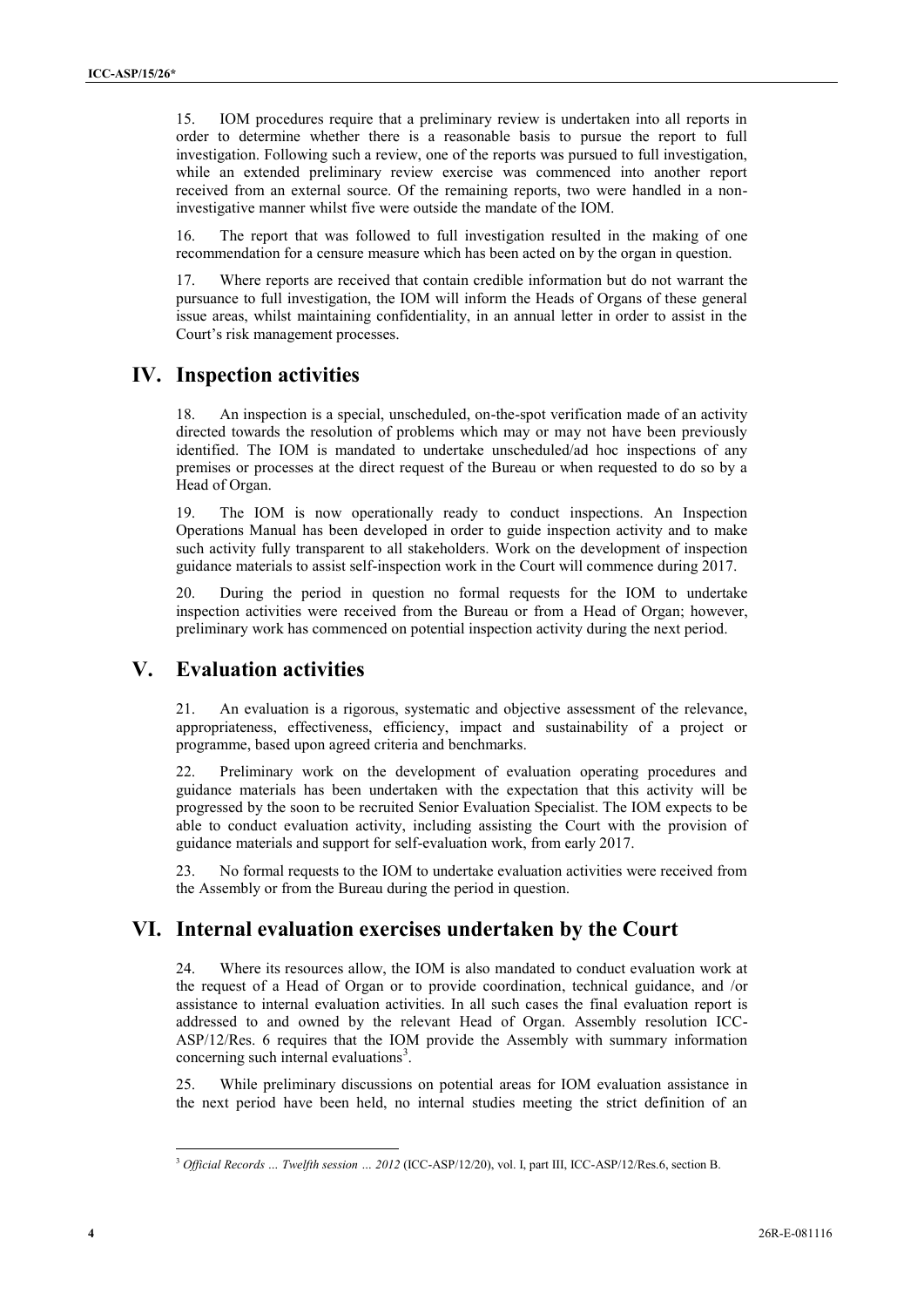evaluation<sup>4</sup> have been undertaken by the Court with IOM assistance during the period under review.

# **VII. IOM activity breakdown**

26. The following diagram shows a breakdown of IOM staff time by activity in 2016. Direct administration includes planning, communications, developing standards and guidance notes, and reporting. Indirect administration includes leave, closure days, recruitment and budget work, and office administration.



**Diagram 1: IOM staff time breakdown by activity October 2015 to September 2016**

27. The percentage of total staff time spent on indirect administration is expected to reduce considerably in future years as the office becomes fully staffed and administrative procedures are regularized. A target of less than 20% has been set for the next annual reporting period.

28. Provisional operational performance indicators have been set for each of the office's three functions, with a focus on the meeting of operational deadlines and target response rates. These will be reported on in future activity reports to the Bureau.

### **VIII. Observations on the IOM's mandate**

#### **A. Assembly review of the operational mandate of the IOM**

29. The operational mandate of the IOM was set out by the Assembly at its  $12<sup>th</sup>$  meeting in November 2013 (ICC-ASP/12/Res. 6). At this meeting the Assembly noted (at paragraph 7 of Resolution 6) that "*the work and the operational mandate of the Independent Oversight Mechanism will be fully reviewed by the Assembly at its fifteenth session*" (i.e. 2016).

30. When the above resolution was passed it was expected that the IOM would have been in operation for some two years prior to such a review. The Bureau at its fifth meeting of 2016 has therefore recommended that this review take place at the seventeenth session of the Assembly in 2018. The IOM welcomes such a review and will present a paper to the Bureau during 2017 on suggested modalities for this exercise.

 $4$  Ibid.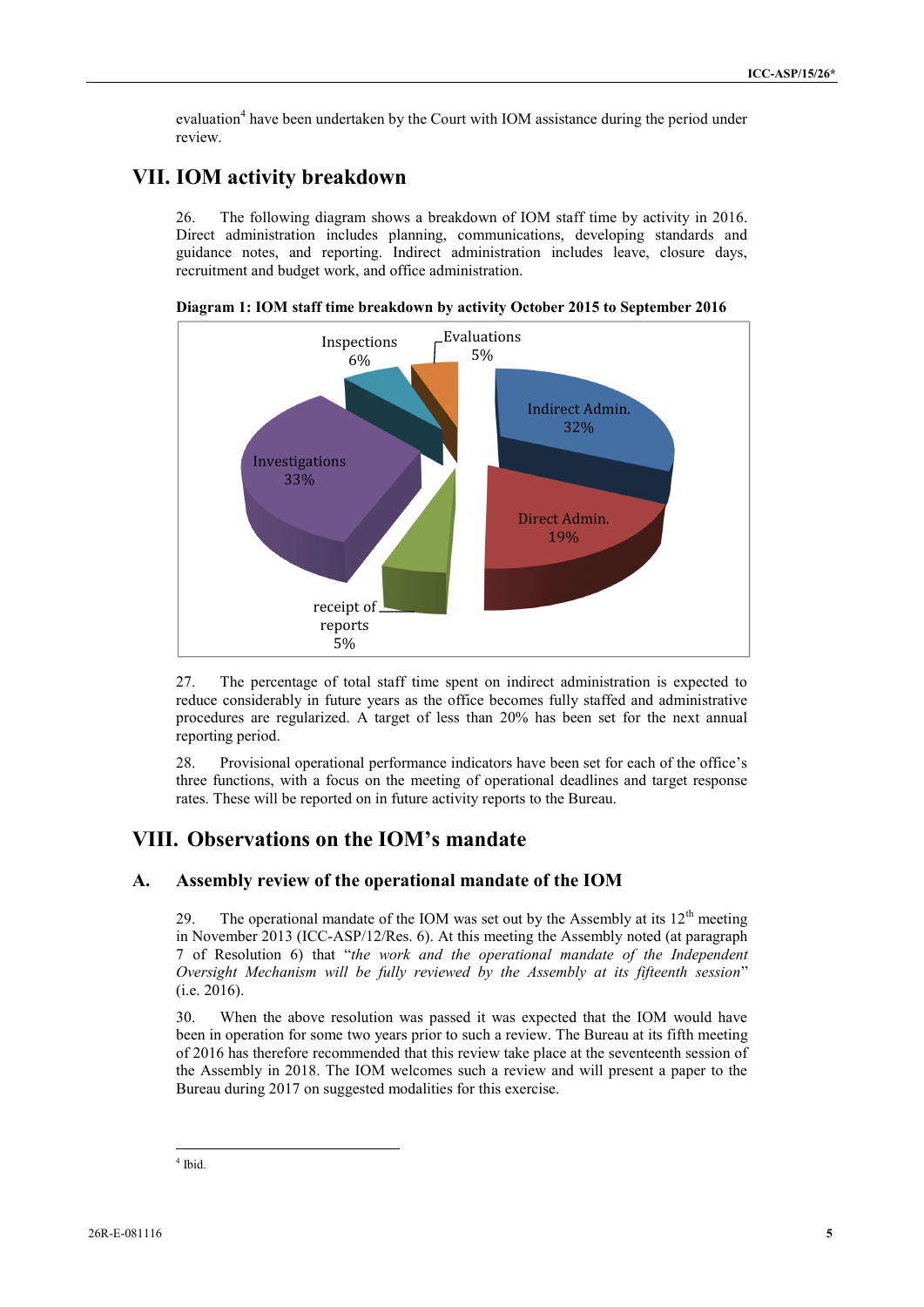#### **B.** <sup>6</sup> **Interim observations on the operational mandate of the IOM**

**Fig.** Interferm other systems on the operations can change of the FOM<br>
11. Later systems of the CMM significant canonical control to the control transformation processes<br>
present to exactly systems that the control term 31. The implementation of the IOM and its mandate has created a small number of potential contradictions concerning misconduct reporting and investigation processes within the Court's regulatory systems. These potential contradictions are largely administrative in nature and the IOM is working with the Court to carefully consider these issues as they arise. One example of such an issue is a potential contradiction between Rule 26.2 of the Court's Rules of Procedure and Evidence and section C of ICC-ASP/12/Res.6 on the administration of reports of misconduct received concerning elected officials. A suggested amendment to the wording of the Court's Rules of Procedure and Evidence will be submitted for consideration by the Assembly in the near future. In the meantime a satisfactory working practice has been put in place.

32. In a similar vein, the investigative component of the IOM's mandate does not include specific handling procedures in the unlikely event of a report of misconduct that implicates the Heads of Organs themselves. Such reports in practice require amended administrative processes in order to properly manage conflicts of interests and to ensure confidentiality whilst properly observing all accountability requirements. This is a topic that is being widely debated amongst oversight offices and regulatory bodies within the international community. The IOM will review arrangements in other organizations and bodies, consult with relevant persons on possible approaches, and submit a report on this matter to the Bureau. In the meantime, the default position remains to apply the same investigative procedures for all categories of staff and elected officials.

33. In addition, as noted at sections IV and V of this report, the IOM has no authority to initiate inspection and evaluation activity at its own discretion: all such activity must be undertaken at the request of either the Bureau or the Assembly, or at the direct request of a Head of Organ. Notwithstanding this, the IOM has received several reports during 2016 through the investigation reporting mechanism reporting alleged inefficiencies and issues that the reporters consider merit an IOM inspection or evaluation response. A means of addressing such requests, together with procedures by which the Assembly, Bureau or the Committee on Budget and Finance might propose or request inspection and evaluation work to be undertaken by the IOM will be presented to the Bureau in the first trimester of 2017.